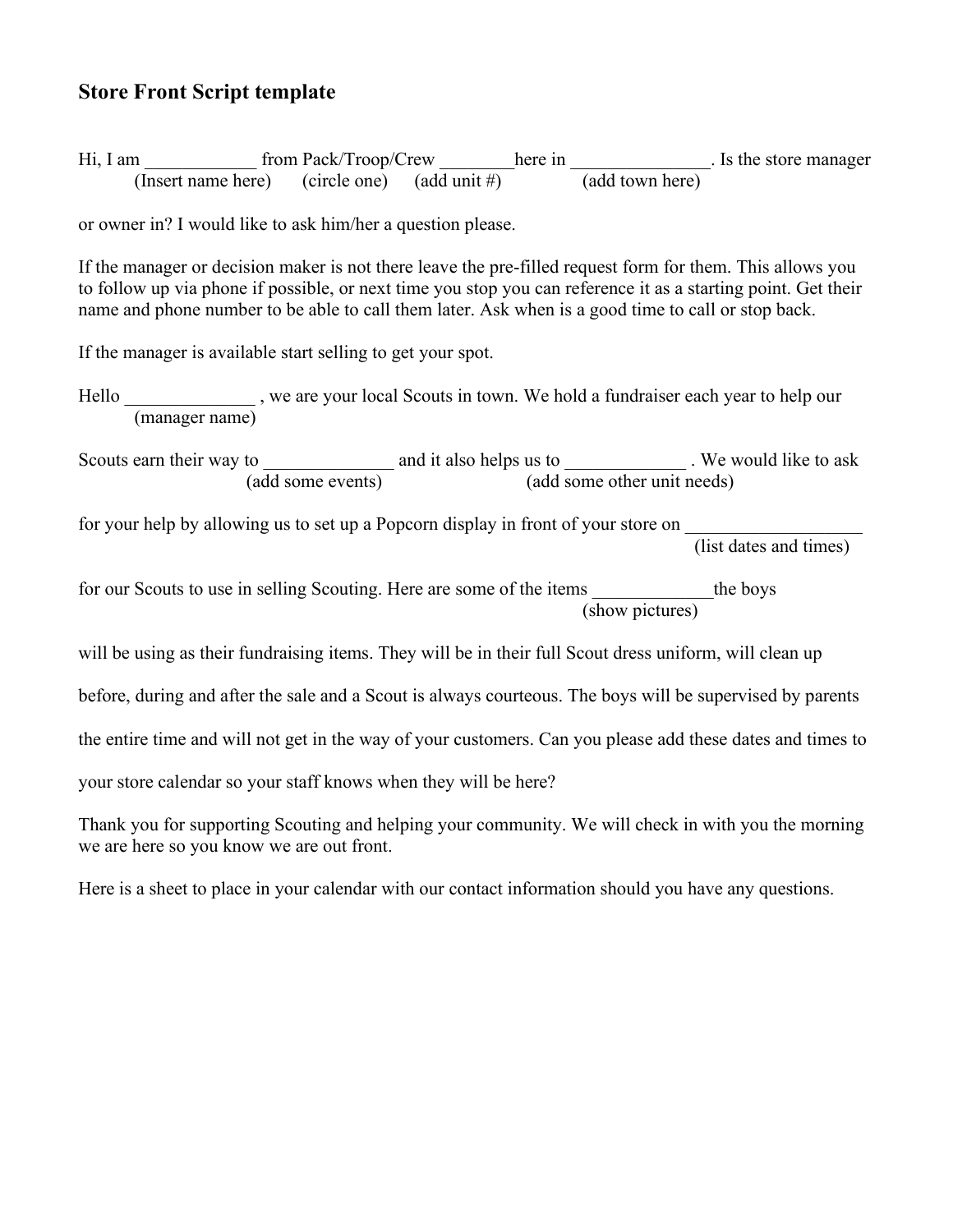## **Request Letters**

*For manager to add your event to the store calendar*

Customize this letter for your unit - add or take out logos, pictures, text as needed:



(Add Unit Name) Scout Popcorn Sale - Location Request

Thank you for supporting your local Scouts. Please mark your calendar with the following dates as a reminder for your employees of when **(Add Unit Here)** Scouts will be selling popcorn at your location.

Date:

Time:

Date:

Time:

If you have any questions prior to our arrival please contact:

(Add Name) – (Add Unit) Popcorn Kernel at (Add Phone Number) (Add Name) – (Add Unit) (Add Unit Position) at (Add Phone Number)